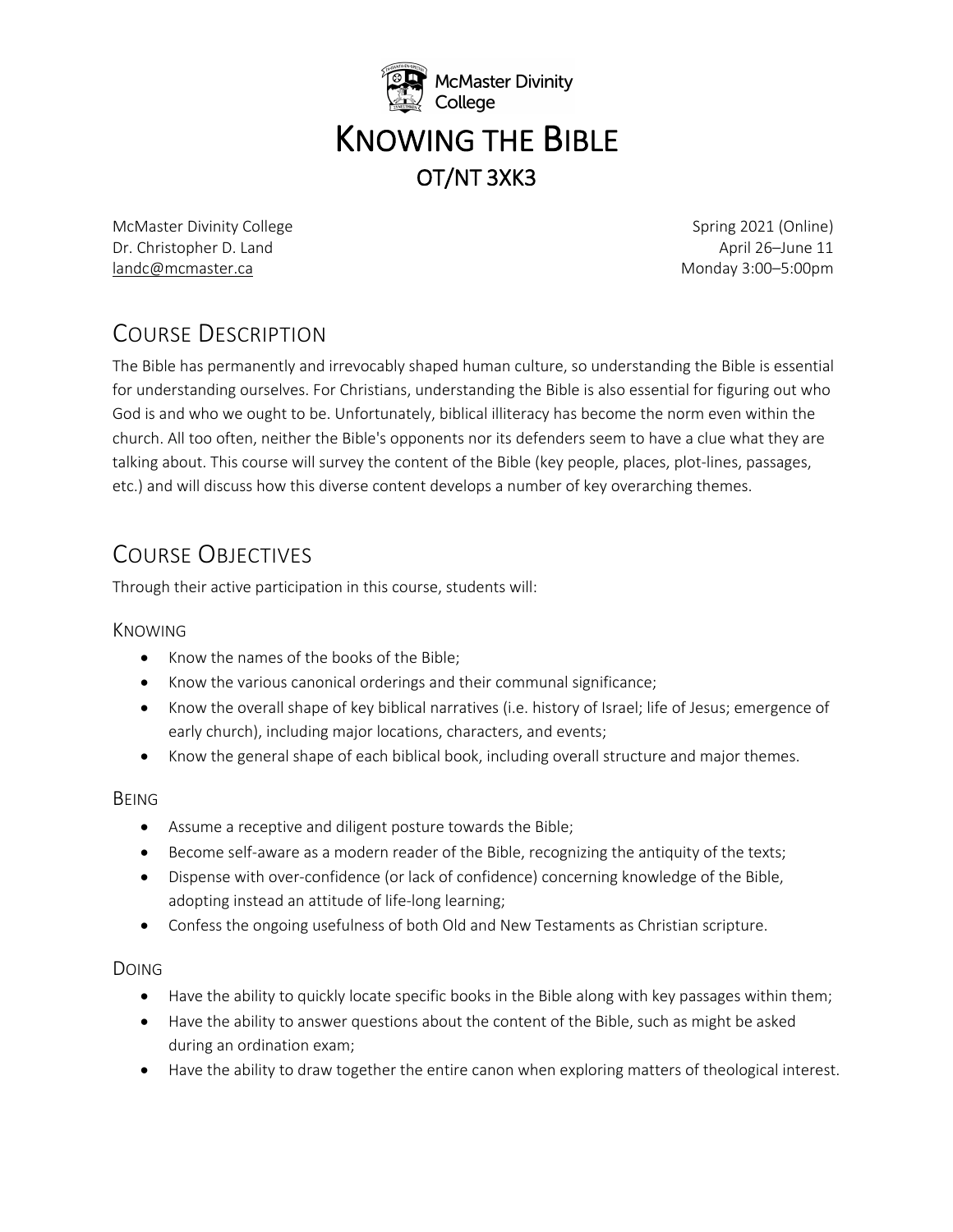## COURSE REQUIREMENTS

Note: Students are required to complete all of the following assignments. No unfinished assignments are permitted. *Written assignments must be uploaded to Avenue to Learn either as Word documents (.doc, .docx) or in Rich Text Format (.rtf). Assignments cannot be submitted after June 21st without written permission from the Office of the Registrar (strickpd@mcmaster.ca).*

#### BIBLE READING (0%, WITH 5% PENALTY FOR NON-COMPLETION)

During the semester, each student will read through the entire Bible. This should be done using an easyto-read English translation, or a suitable translation in another language (if the student's preferred language is not English). *Students can begin this reading prior to the semester*, but it must not be commenced more than three months prior to the first day of class. Each student must report whether or not the Bible has been read in its entirety. Failure to report completion of the assigned reading prior to Friday, June 18th @ 11:59pm will result in a final grade reduction of 5%. *Students who report that they are committed to completing the reading before the end of the summer will have the 5% penalty waived.*

#### ONLINE VIDEOS (10%)

Instead of face-to-face lectures, the course will involve a series of videos that will provide an overview of the entire Bible. These will be posted to Avenue to Learn, where they can be watched at any time. There will be approximately 60–90 minutes of video in total for each week, broken into several shorter videos that can be watched separately. Students are strongly encouraged to watch the videos in keeping with the course schedule, so that the Bible reading, quizzes, and videos stay in sync with one another. Because our synchronous discussions will not require the full two hours each Monday, each session will end with some time to begin watching the videos together with other students. In the event that a student falls behind, the videos need only be viewed prior to Friday, June 18<sup>th</sup> @ 11:59pm. Completion of the videos is automatically logged on A2L (and can also be manually logged, if necessary).

#### BIBLE CONTENT QUIZZES (10% EACH = 60% TOTAL)

Drawing on the Bible reading, the online videos, and supplied study notes, each student will write a series of quizzes that test familiarity with the content of the Bible. There will be six quizzes overall, covering: (1) Pentateuch; (2) Historical Books; (3) Prophets; (4) Gospels, General Epistles & Revelation; (5) Acts & Pauline Epistles; (6) Poetic Books. The quizzes will be fifteen minutes in length and will consist primarily of short answer questions. The quizzes will be cumulative, with a small number of questions on each quiz relating to the material covered in any earlier quizzes. Specific resources will be posted on A2L to aid in studying for the quizzes, but students are also expected to be familiar with the relevant biblical texts from their Bible reading. Each Monday session will begin with a synchronous class quiz, which will be completed using A2L.

#### SYNCHRONOUS CONVERSATIONS & SELF-REFLECTION ESSAY (30%)

Following the initial meeting, which will introduce the course, each synchronous session will begin with a quiz and then move into small-group discussions of the assigned Bible reading. These will provide opportunities for students to talk with one another about the things they are noticing by reading the Bible in such a short time. Students are encouraged to come to class with short notes of things they have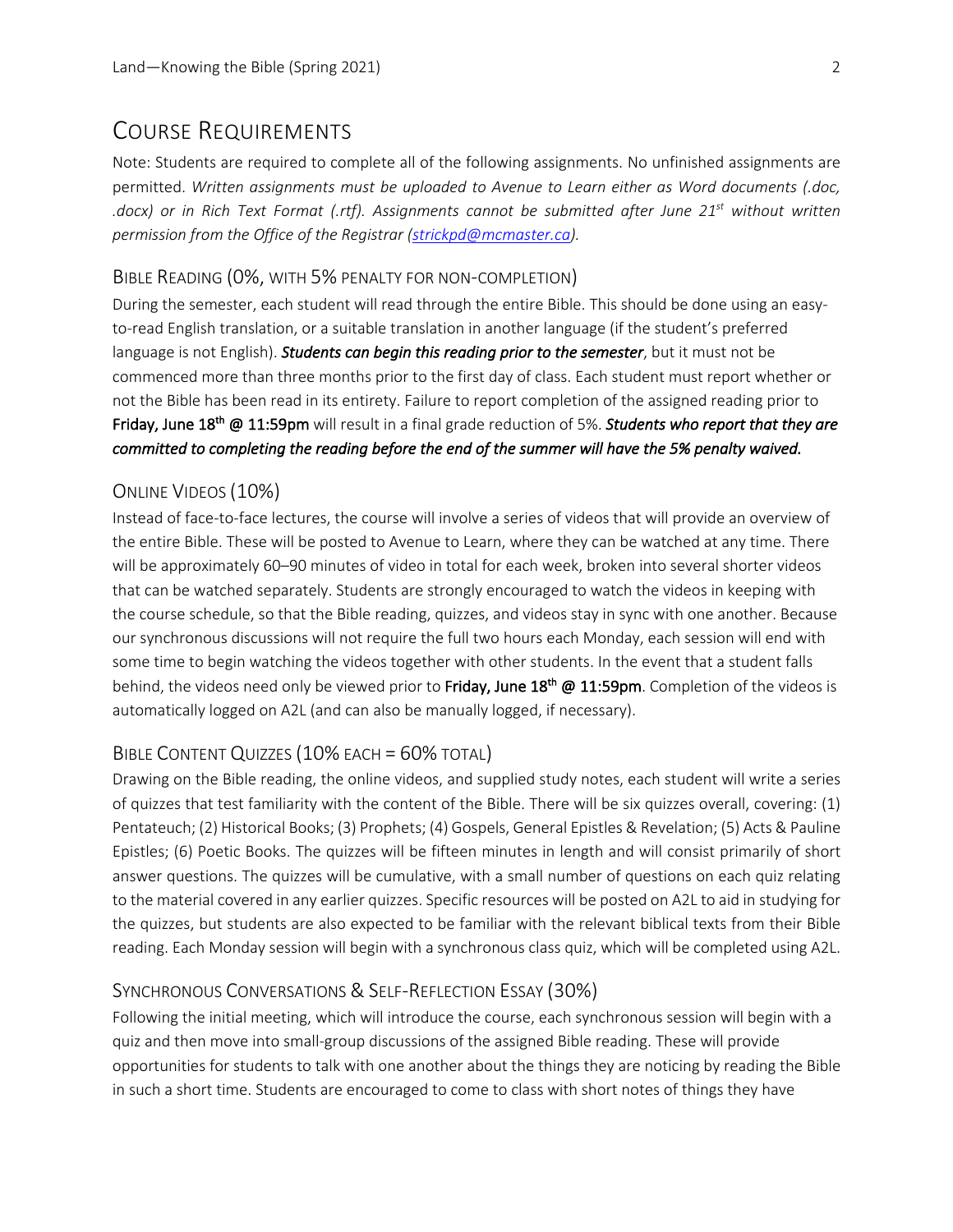noticed, and to take notes regarding interesting points raised by other students. These notes will eventually form the basis of a concluding self-reflection essay, in which students will consider their experience of reading the Bible and offer some specific insights that they have gleaned from the process. There is no prescribed focus for these essays, so students can take them in any direction—provided the focus is on the Bible and what the student has learned about it. These essays need not contain bibliographies (unless a source is for some reason quoted) and explicit self-reflection is encouraged (meaning, it is fully appropriate to talk about yourself as a specific Bible reader). The essay should be approximately 2,500 words in length. For students who are uncertain about what constitutes a good reflective essay, a detailed grading rubric is available on Avenue to Learn.

### GRADING SUMMARY

| 0% (with 5% penalty for non-completion)<br><b>Primary Reading</b> |      |  |
|-------------------------------------------------------------------|------|--|
| Online Videos                                                     | 10%  |  |
| Bible Content Quizzes                                             | 60%  |  |
| Self-Reflection Essay                                             | 30%  |  |
| Total                                                             | 100% |  |

### **TEXTBOOKS**

All students are required to possess a copy of the Bible in whatever language or translation is easiest for the student to read.

All students are recommended to possess a good Bible dictionary, such as:

Freedman, David Noel, ed. *Eerdmans Dictionary of the Bible*. Grand Rapids: Eerdmans, 2000. (Paperback edition: 2019)

All required textbooks for this class are available from the Hurlburt Family Bookstore located beside the MDC chapel entrance. For advance purchase, you may contact READ On Bookstore, 5 International Blvd, Etobicoke, ON, M9A 3C3: phone 416.620.2934; mobile 416.668.3434; email books@readon.ca. Other book services may also carry the texts.

## COURSE SCHEDULE

| Weeks        | WebEx<br>Meetings | Content                                                                                                                                                                                       | <b>Bible Reading</b><br>(KJV Word Count) |
|--------------|-------------------|-----------------------------------------------------------------------------------------------------------------------------------------------------------------------------------------------|------------------------------------------|
| Apr 26-May 2 | Apr 26<br>@ 3pm   | • Welcome & Introduction to the Course<br>• Resources for Studying the Bible<br>• Discussion of the Antiquity of the Bible<br>• Pentateuch Videos (A2L)<br>• Pentateuch Study Materials (A2L) | Genesis-Deuteronomy<br>(156, 736)        |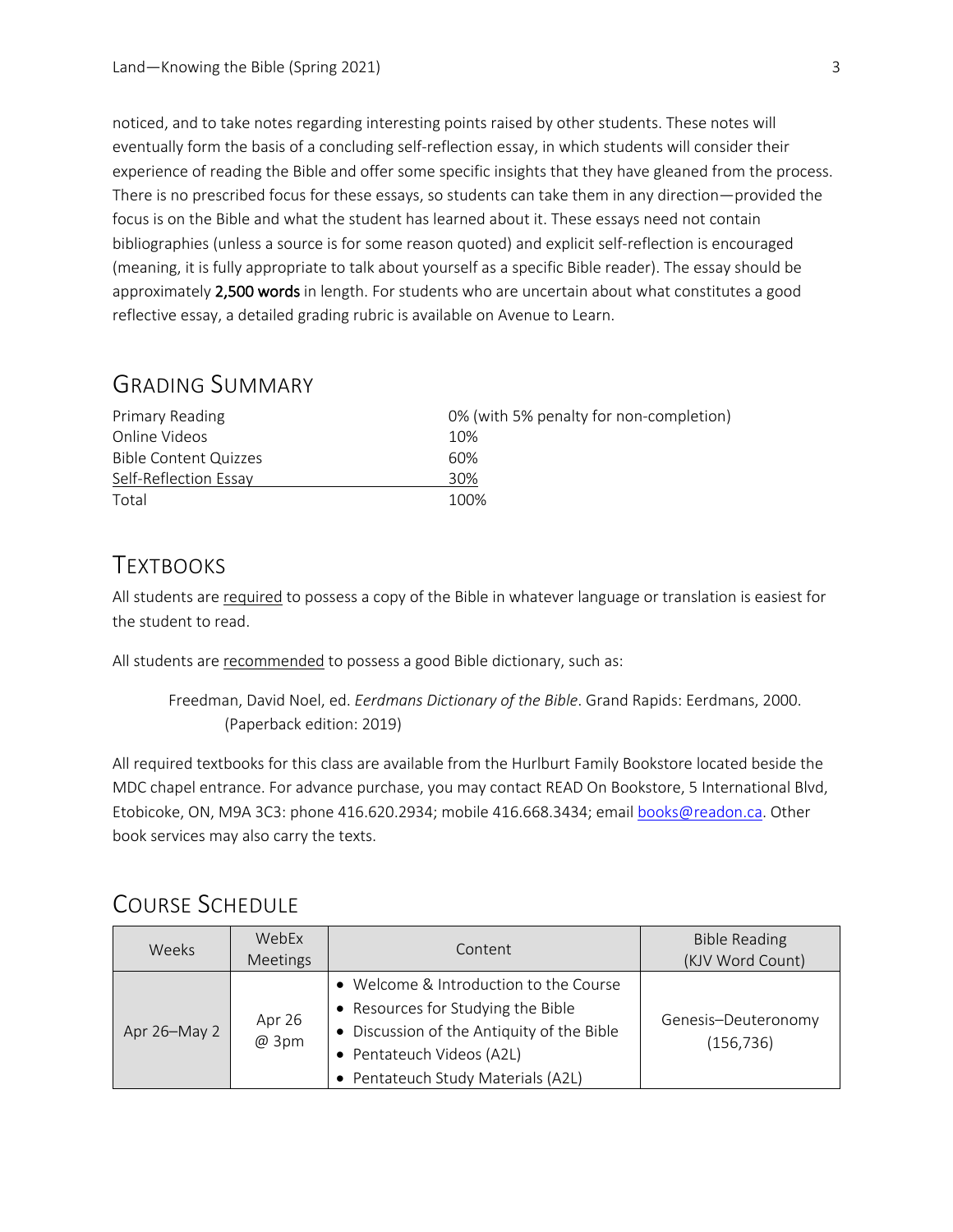| May 3-9      | May 3<br>@ 3pm  | • Quiz & Discussions: Pentateuch<br>• Historical Books Videos (A2L)<br>• Historical Books Study Materials (A2L)                                                                                  | Joshua-Esther<br>(204, 059)                        |
|--------------|-----------------|--------------------------------------------------------------------------------------------------------------------------------------------------------------------------------------------------|----------------------------------------------------|
| May 10-16    | May 10<br>@ 3pm | • Quiz & Discussions: Historical Books<br>• Prophets Videos (A2L)<br>• Prophets Study Materials (A2L)                                                                                            | Isaiah-Malachi<br>(164, 397)                       |
| May 17-23    | May 17<br>@ 3pm | • Quiz & Discussions: Prophets<br>• Gospels, General Epistles & Revelation<br>Videos (A2L)<br>• Gospels, General Epistles & Revelation<br>Study Materials (A2L)                                  | Matthew-John &<br>Hebrews-Revelation<br>(111, 489) |
| May 24-30    | May 24<br>@ 3pm | • Quiz & Discussions: Gospels, General<br>Epistles & Revelation<br>• Acts & Pauline Epistles Videos (A2L)<br>• Acts & Pauline Epistles Study Materials<br>(A2L)                                  | Acts-Philemon<br>(67, 522)                         |
| May 31-Jun 6 | May 31<br>@ 3pm | • Quiz & Discussions: Acts & Pauline<br>Epistles<br>• Poetic Books Videos (A2L)<br>• Poetic Books Study Materials (A2L)                                                                          | Job-Song of Solomon<br>(84,077)                    |
| Jun 7-21     | Jun 7<br>@ 3pm  | • Quiz & Discussions: Poetic Books<br>Concluding Reflections on the Bible<br>$\bullet$<br>• Catch-up on Reading and Videos (A2L)<br>• Self-Reflection Essays (A2L)<br>• Course Evaluations (A2L) |                                                    |

# QUIZ & ASSIGNMENT SCHEDULE

| Dates         | <b>Quiz or Assignment</b>                   |
|---------------|---------------------------------------------|
| May 3         | Pentateuch Quiz                             |
| <b>May 10</b> | <b>Historical Books Quiz</b>                |
| May 17        | Prophets Quiz                               |
| May 24        | Gospels, General Epistles & Revelation Quiz |
| May 31        | Acts & Pauline Epistles Quiz                |
| June 7        | Poetic Books Quiz                           |
| June 18       | Self-Reflection Essay Due                   |
|               | Log Completion of Reading and Videos        |

## STATEMENT ON ACADEMIC HONESTY

Academic dishonesty is a serious offence that may take any number of forms, including plagiarism, the submission of work that is not one's own or for which previous credit has been obtained, and/or